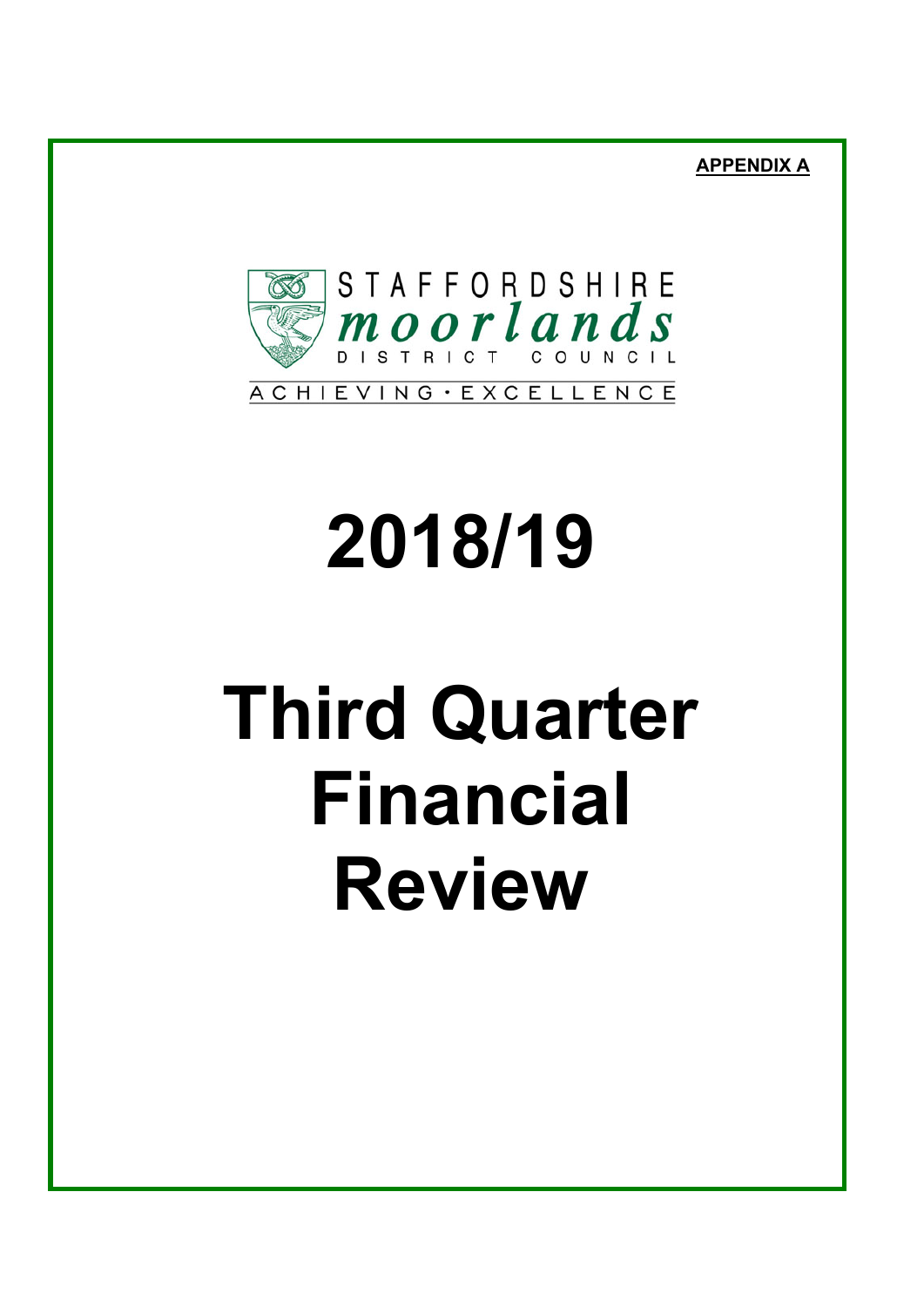# **1. Background and Introduction**

- 1.1. In accordance with the Council's Financial Procedure Rules and recommended good practice, a quarterly financial report is presented to members. This is the third report for 2018/19.
- 1.2. The report summarises overall financial performance for 2018/19 with particular emphasis on the key sources of financial risk to the Council. Specific considerations are as follows:
	- **General Fund Revenue Account (Section 2)** considers budgetary performance on the General Account by looking at variations in income and expenditure and the funding received by the Council.
	- **Efficiency and Rationalisation Programme (Section 3)** considers progress in achieving the efficiency and rationalisation savings forecast for 2018/19.
	- **Alliance Environmental Services (Section 4)** highlights the performance of the Council's Joint Venture Company providing Waste and Fleet services.
	- **Capital Programme (Section 5)** provides an update to Members on progress against the Council's capital plan
	- **Treasury Management (Section 6)** sets out the key statistics in terms of investments and borrowings;
	- **Revenue Collection (Section 7)** considers progress-to-date in collecting the Council Tax, Business Rates and Sundry Debts.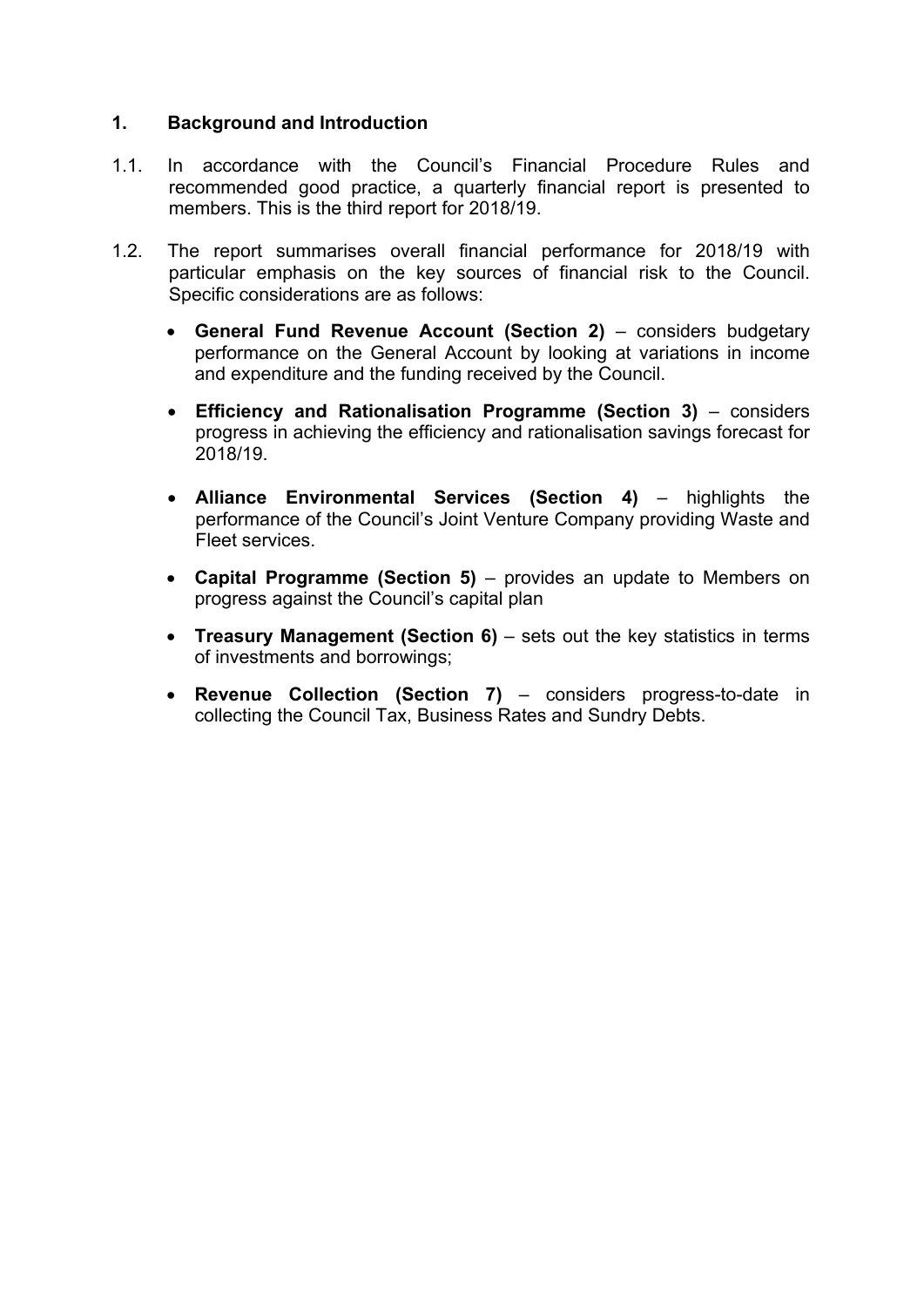# **2. General Fund Revenue Account**

2.1. This section of the report considers the financial performance of the General Fund Revenue Account against budget by setting out variations in income and expenditure and funding received by the Council.

| <b>Service</b>                          | 2018/19<br><b>Budget</b> | <b>Expected</b><br><b>Outturn</b><br>2018/19 | <b>Variance</b> |
|-----------------------------------------|--------------------------|----------------------------------------------|-----------------|
|                                         | £                        | £                                            | £               |
| Alliance Management Team                | 63,160                   | 55,880                                       | (7,280)         |
| Audit                                   | 9,940                    | 8,940                                        | (1,000)         |
| <b>ICT</b>                              | 670,360                  | 622,620                                      | (47, 740)       |
| <b>Human Resources</b>                  | 49,230                   | 54,970                                       | 5,740           |
| <b>Member Services</b>                  | 308,800                  | 298,060                                      | (10, 740)       |
| <b>Property Services</b>                | 954,210                  | 1,132,520                                    | 178,310         |
| <b>Benefits</b>                         | (274, 580)               | (284, 940)                                   | (10, 360)       |
| <b>Planning Applications</b>            | (459, 310)               | (459, 310)                                   |                 |
| <b>Building Control</b>                 | 16,210                   | 4,960                                        | (11,250)        |
| <b>Customer Services</b>                | 106,300                  | 93,300                                       | (13,000)        |
| <b>Legal Services</b>                   | 64,520                   | 2,420                                        | (62, 100)       |
| <b>Electoral Services</b>               | 84,470                   | 57,290                                       | (27, 180)       |
| Licensing and Land Charges              | (221, 710)               | (210, 460)                                   | 11,250          |
| Regeneration                            | 195,300                  | 296,190                                      | 100,890         |
| <b>Communities and Cultural</b>         | 167,380                  | 159,380                                      | (8,000)         |
| <b>Housing Strategy</b>                 | 43,110                   | (36, 400)                                    | (79, 510)       |
| Transformation                          | 6,760                    | 5,000                                        | (1,760)         |
| <b>Community Safety and Enforcement</b> | 175,050                  | 175,550                                      | 500             |
| Finance, Income and Procurement         | (100, 670)               | (43, 720)                                    | 56,950          |
| Corporate Finance*                      | 5,850,220                | 5,683,220                                    | (167,000)       |
| <b>Waste Collection</b>                 | 1,642,620                | 1,755,350                                    | 112,730         |
| <b>Street Scene</b>                     | 371,680                  | 394,420                                      | 22,740          |
| Leisure Services                        | 667,730                  | 675,270                                      | 7,540           |
| Horticulture                            | 573,470                  | 555,580                                      | (17, 890)       |
| <b>Visitor Services</b>                 | (595, 840)               | (569, 800)                                   | 26,040          |
| <b>Environmental Health</b>             | (9,080)                  | (21, 320)                                    | (12, 240)       |
| <b>Net Total of Services</b>            | 10,359,330               | 10,404,970                                   | 45,640          |
| <b>Net Interest</b>                     | (347,520)                | (398,020)                                    | (50, 500)       |
|                                         | 10,011,810               | 10,006,950                                   | (4,860)         |
|                                         |                          |                                              |                 |
| <b>Funding</b><br>: external            | (9,210,760)              | (9,305,660)                                  | (94,900)        |
| : reserves - contribution/(use)         | (801, 050)               | (849, 720)                                   | (48, 670)       |
| <b>Projected (Surplus)/Deficit</b>      |                          | (148, 430)                                   | (148, 430)      |

\* Staff budgets are currently budgeted within Corporate Finance.

2.2. A revenue budget of £10,011,810 was set for 2018/19. The table above shows how this budget has been allocated to services.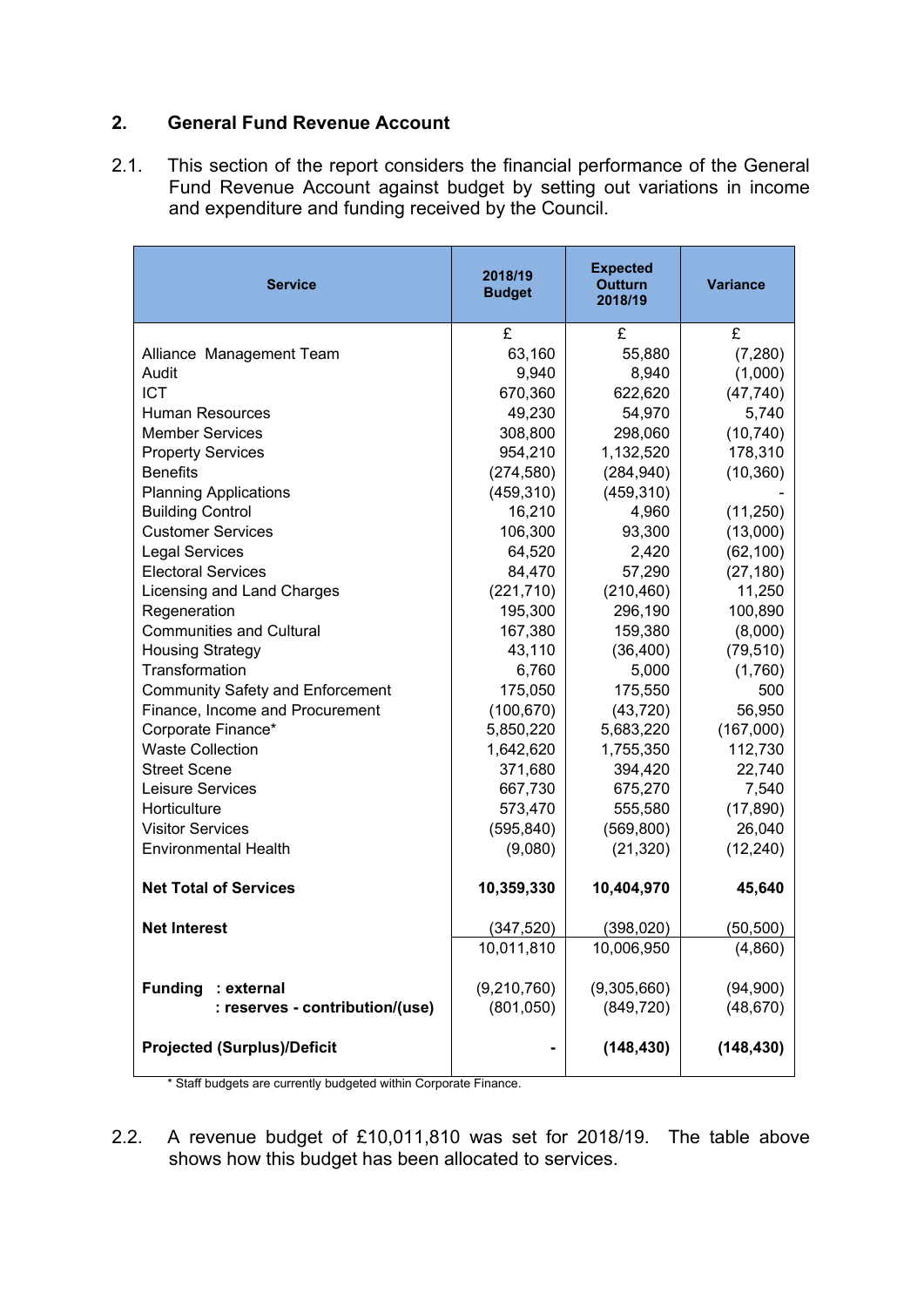- 2.3. The Q3 projected outturn on the General Fund Revenue Account for the year is £9,863,380. This represents a projected surplus for the year of £148,430.
- 2.4. There are three areas of significant underspend projected on the General Fund Revenue Account:
	- Legal (£62,100 underspend) arises from the awarding of costs to the council for an historic planning appeal.
	- Housing Strategy (£79,510 underspend) The housing needs function of this service area can benefit from third party funding of varying but sometimes substantial amounts to be targeted at homelessness initiatives in the district. The unpredictable nature of these grants and the extended timeframe of the various initiatives often require the use of earmarked reserves to match funding to costs. At this stage therefore some £29,680 of the projected underspend has been earmarked to move into reserves.
	- Corporate Finance (£167,000 underspend) Corporate Finance records the authority's performance against its efficiency savings target and the consolidation of savings against corporate budgets such as for employee costs. Section 3 below is forecasting a £305,950 shortfall against the inyear efficiency target. However this is forecast to be offset by savings accruing against corporate staff, inflation contingency budgets and contract hire, resulting in a net £167,000 underspend.
- 2.5. There are five areas of significant overspend projected on the General Fund Revenue Account:
	- Property (£178,310 overspend) The temporary arrangements put in place while the Alliance's property management contract is being procured have been extended. This is to allow detailed negotiations to take place that ensure the long term viability and economy of the contract. As a result the in-year maintenance budget is forecast to be exceeded.
	- Regeneration (£100,890 overspend) The service is facing significant in year cost pressures around both the creation of the Local Plan and various initiatives to support the development of the District. To some degree these pressures were anticipated by the creation in prior years of earmarked reserves. At this stage £100,000 of these reserves are to be drawn down to meet the overspend
	- Finance, Income and Procurement (£56,950 overspend) As reported at Section 7.2, the authority continues to achieve good collection rates for its council tax and business rates. To date this is being achieved without generating the levels of summons income that have been seen in previous years. It is anticipated that summons income in the year will fall some £60,000 below the budget.
	- Waste Collection (£112,730 overspend) Whilst trade waste activities are generating a £35,000 surplus this is offset by operating overspends of £45,000 on general refuse and £97,000 on recycling. The overspend on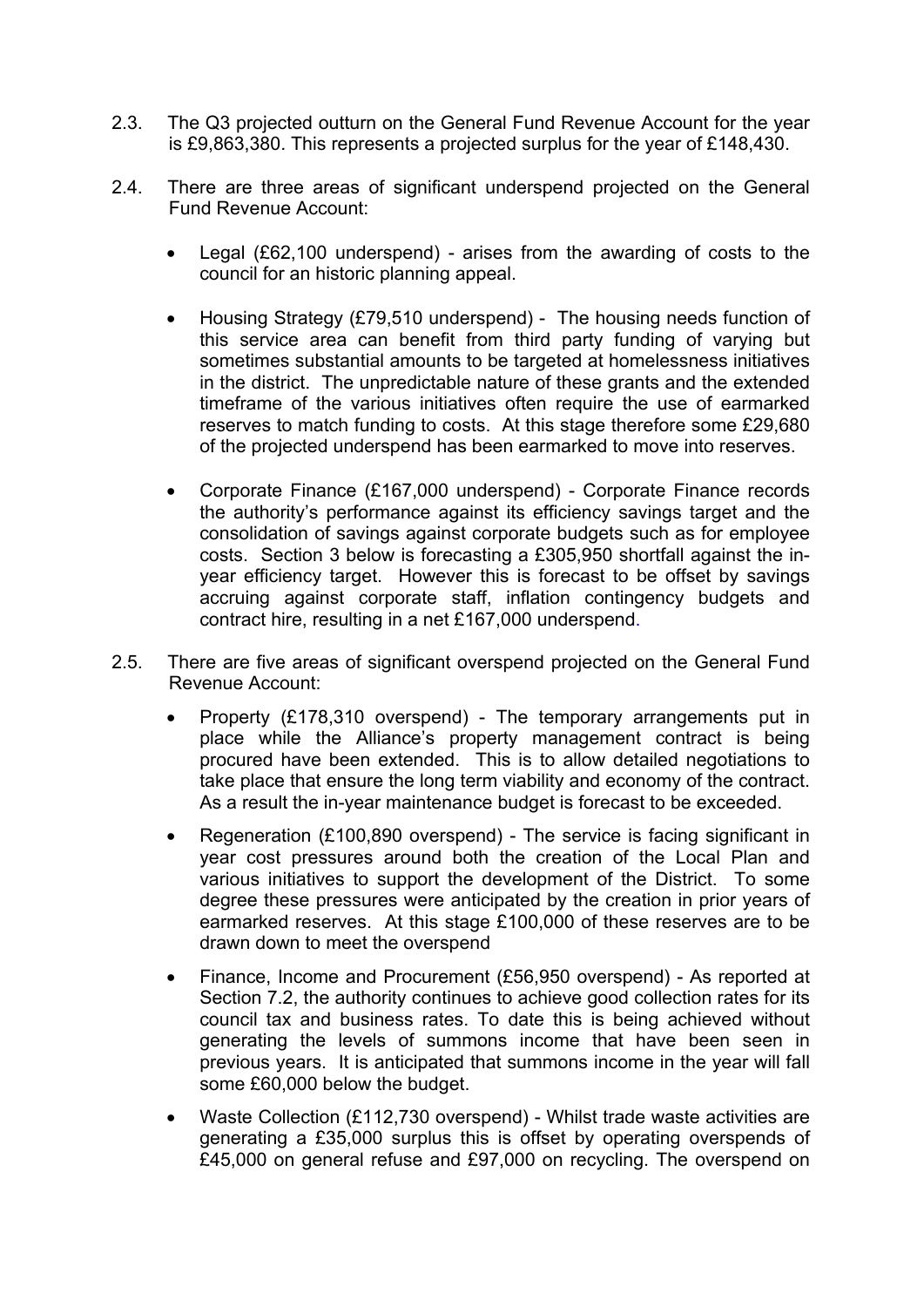recycling reflects pressures on volumes and the values received for recycled waste.

- 2.6. The £50,500 underspend on net interest costs is detailed in section 6.
- 2.7. The level of funding anticipated for the year is £143,570 above that budgeted due to the following:

External Funding: (£94,900)

- Business Rates Retention (£94,900) Following a technical consultation by MHCLG the methodology for calculating compensation due to local authorities for Small Business Rates Relief threshold changes has been refined. This will generate a windfall for the Council of £27,530 relating to 2017/18 and also increases the compensation due for the current year.
- Fluctuations in business rates retention continue to be monitored in relation to the provision for appeals and rateable value reductions including applications for backdated charitable relief to NHS Trusts.

Use of Earmarked Reserves: (£48,670)

- Electoral Services £26,680 contribution this is a budgeted annual contribution in to a reserve earmarked to spread the cost of the District's elections over the term of a council.
- Housing Strategy £29,680 contribution Third party funds received inyear are being set aside to support homelessness initiatives that will run into future years.
- Regeneration Services £100,000 use The £40,000 Local Development Framework Reserve is to be applied to support in-year overspend on the Local Plan. Other activities of the Service are to be funded by a draw down of £60,000 of New Burdens Grants received in prior years and earmarked to support regeneration projects in the District.
- Horticulture £5,030 use Works on recreation grounds and open spaces are part funded each year by drawing down on Section 106 monies previously received from developers as part of their planning obligations.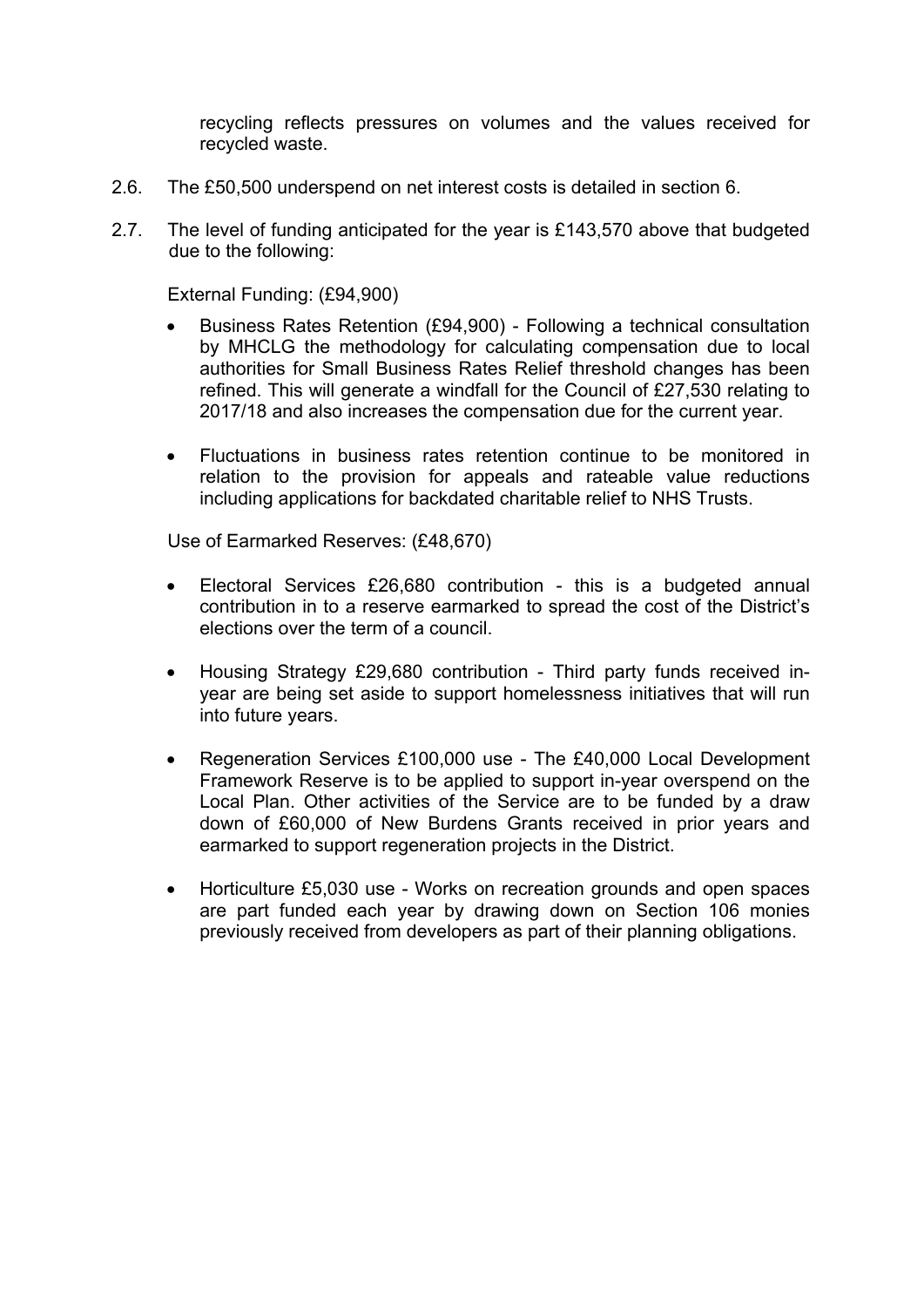# **3. Efficiency and Rationalisation Programme**

- 3.1. This section of the report considers the financial performance of the Council's Efficiency and Rationalisation Programme in 2018/19.
- 3.2. The Council's Medium Term Financial Plan (approved in February 2018) included the four-year (2017/18 – 2020/21) Efficiency and Rationalisation Strategy targeting savings of £3.14 million. This was required to balance the forecast budget deficit position of £2.7m and also the carry forward of unachieved efficiencies from 2016/17 of £0.4m.
- 3.3. The Efficiency and Rationalisation Strategy is premised on the need to both reduce expenditure and increase income. The need to grow income is now more of a priority as the Council moves more towards being self-financing. The strategy has been developed with the underlying principles of protecting frontline service delivery. It is also intended that the strategy is a tool to enable the Council to ensure that its service spending is determined by the established priorities set out in the Corporate Plan.
- 3.4. The Strategy has five main areas of focus:-
	- **Major Procurements -** There is the opportunity to focus attention on a number of large service functions which are currently provided by an external contractor / supplier. A number of significant contracts are coming to an end. This will also allow a fundamental review of these services with proper consideration of the current financial constraints. The contract commitments have sometimes restricted the opportunity to align services across the alliance with High Peak. The individual projects will focus on Waste Collection & Environment Services, Leisure Management and Facilities Management
	- **Asset Management Plan –** continuation of the existing priority of rationalising the Council's asset base with a focus around priorities in order to allow for the necessary capital investment
	- **Growth –** development of a clear focus upon housing and economic growth based upon the established Local Plan.
	- **Income Generation –** focus on increasing the yield from existing sources on income and a drive towards identifying new sources of income
	- **Rationalisation –** a commitment to reducing expenditure on non-priority areas of spend e.g. management arrangements, channel shift, nonstatutory services
- 3.5. The 2018/19 budget provides for the achievement of £830,000 of such savings in year – with a significant focus on growth, income generation and major procurements, particularly the waste collection joint arrangement involving Alliance Environmental Services (AES).
- 3.6. At the end of Quarter Three, £280,050 has been taken against the overall Efficiency Programme. A further £92,000 of income related savings were also delivered at budget-setting time, including income arising out of revised New Homes Bonus funding forecasts.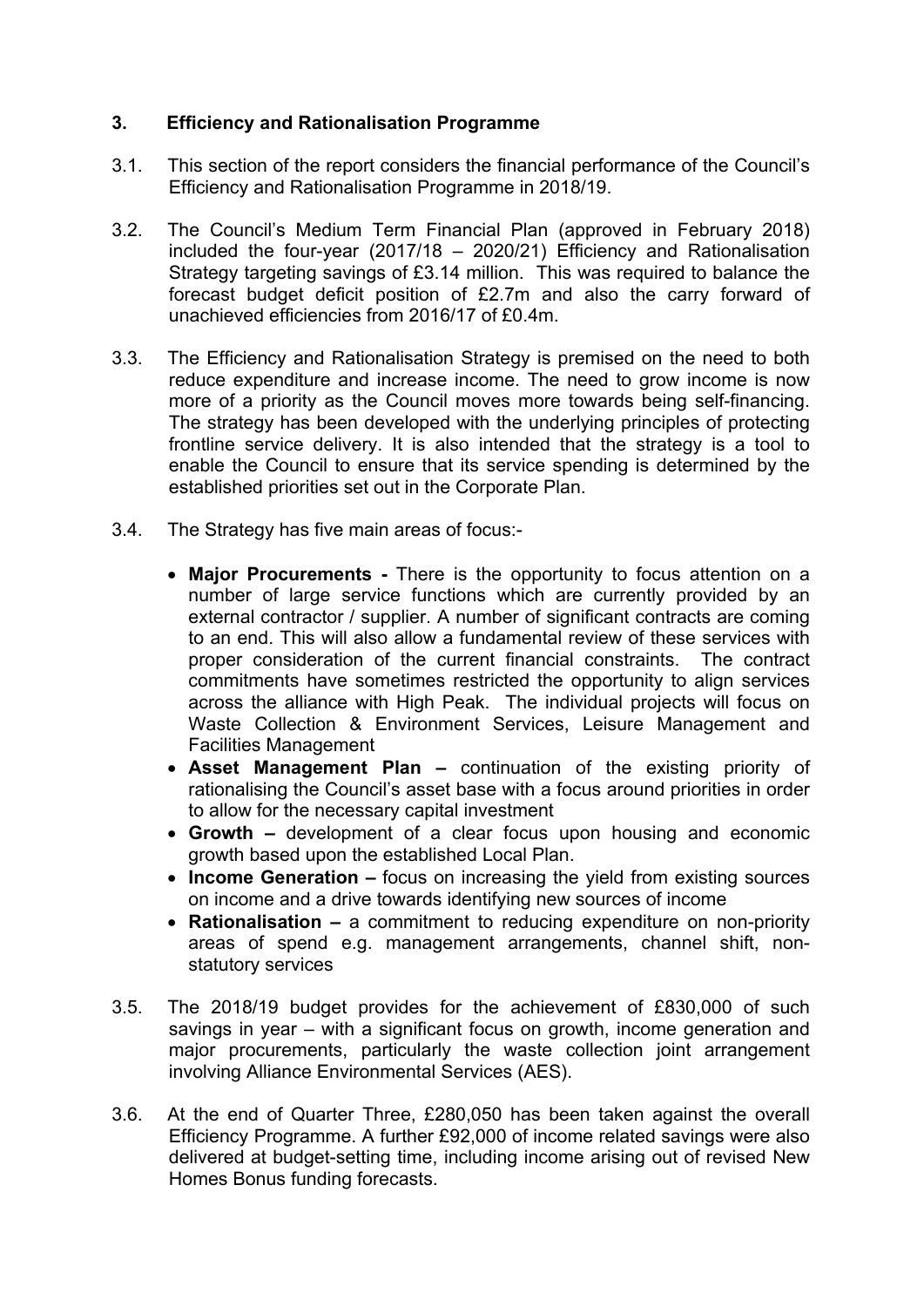- 3.7. This leaves £457,950 of savings to be achieved over the remaining quarter of the year. Therefore, it is likely that there will be a potential shortfall against the in-year target, mainly down to some slippage in the profile of savings assumed in the Efficiency Programme.
- 3.8. A review of historically underspent budgets has been taking place over the last 6 months to identify areas of excess budget provision. This exercise has yielded £68,000 in savings to date and will continue during Fourth Quarter in an effort to reduce any shortfall.
- 3.9. The efficiency shortfall is being partially offset by one-off vacancy savings in the establishment as well as other corporate in year savings. Whilst this plugs the in-year savings gap; it does not necessarily provide for on-going budget savings. Consequently, any shortfall in efficiency savings at year-end will need to be rolled forward into 2019/20 or re-profiled into later years. An exercise to re-profile the current Efficiency & Rationalisation Plan is being undertaken as part of the 2019/20 budget setting process.
- 3.10. The Council carries a reserve of £493,000 earmarked to support the Efficiency Strategy, which can be drawn on to offset one-off costs of delivering the efficiency programme, such as redundancy costs. This reserve may be drawn on at year-end to meet some of these costs.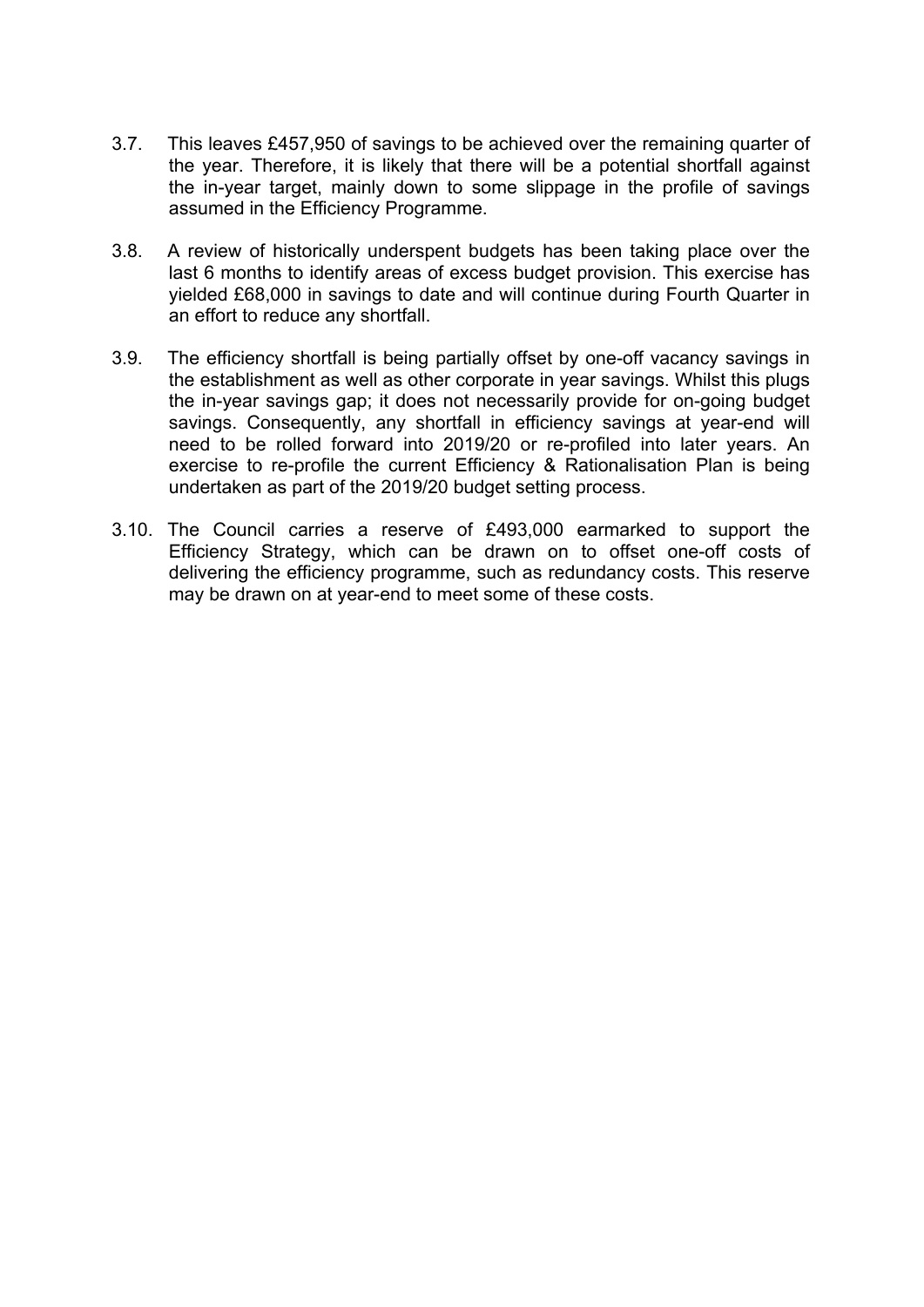# **4. Alliance Environmental Services**

- 4.1. Alliance Environmental Services Ltd (AES) was created with a vision to deliver waste, street cleansing and grounds maintenance services in the Staffordshire Moorlands and High Peak areas. The company has three shareholders: Staffordshire Moorlands District Council, High Peak Borough Council and ANSA, which is a wholly owned subsidiary of Cheshire East Council. This section of the report considers the financial performance of the company and contribution to the Council's Efficiency and Rationalisation Programme in 2018/19.
- 4.2. Phase 1 of the transfer of services commenced on 7th August 2017 to deliver High Peak Borough Council Waste services. Phase 2 began on 1st July 2018 to deliver waste services to Staffordshire Moorlands District Council and fleet management services to the Alliance as a whole.
- 4.3. The AES forecast management accounts for 2018/19 include a budgeted profit of £111,830 including phase 1 and 2 services delivered to both Councils. AES has provided management accounts as at the end of November 2018 to forecast the outturn for 2018/19 and is predicting a profit of £187,010 against the budget of £111,830. The anticipated surplus of £75,180 is related to a reduction in staffing costs compared to the budget, and some savings on transport repairs and maintenance; which are in part offset by reductions in risk items payable by the Council.

| 2018-19                        | <b>Budget</b> | <b>Q3 Forecast</b> | <b>Variance</b> |  |
|--------------------------------|---------------|--------------------|-----------------|--|
|                                |               |                    |                 |  |
| Turnover                       | (6,805,840)   | (6,652,800)        | 153,040         |  |
| Cost of sales                  | 6,099,890     | 5,853,380          | (246, 510)      |  |
| <b>Gross profit</b>            | (705, 950)    | (799, 420)         | (93, 470)       |  |
| <b>Administrative Expenses</b> | 594,120       | 612,410            | 18,290          |  |
| <b>Forecast (Profit)/ Loss</b> | (111, 830)    | (187, 010)         | (75, 180)       |  |

- 4.4. The 2018/19 efficiency targets relating to AES services are £242,850: £169,370 allocated to AES and £73,480 to Alliance Councils retained budgets. The efficiency savings achieved by AES are payable to the Councils at the end of the year and will be apportioned between High Peak Borough Council and Staffordshire Moorlands District Council as appropriate to the areas where it has been achieved.
- 4.5. At quarter 3 AES are reporting that company is forecast to achieve its budgeted profit to improve the company's reserves position in line with its original business case. Any surplus profits of will be allocated to the efficiency target. The company is confident at this stage that the budgeted efficiency savings will be met.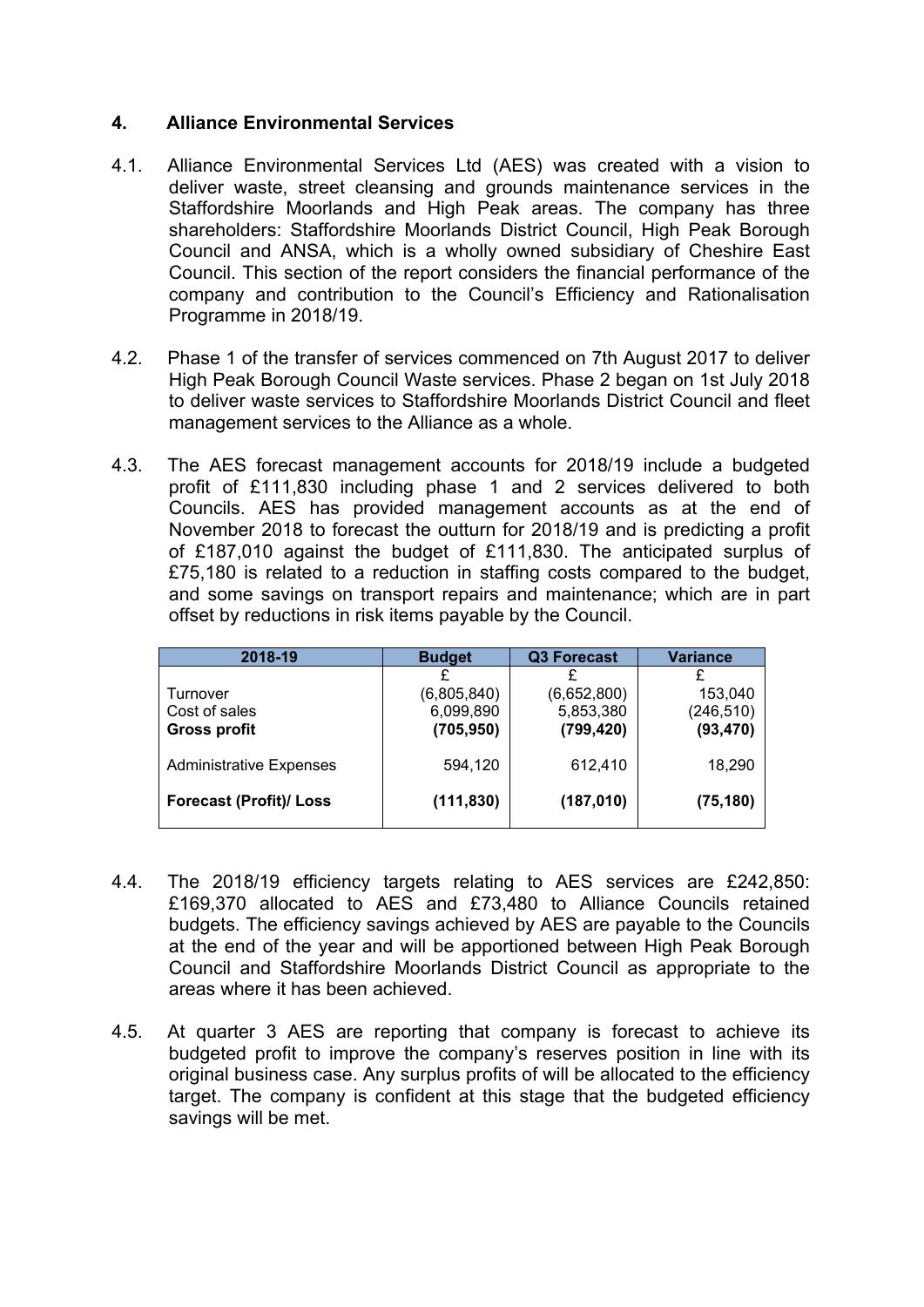4.6. The Councils' efficiency target of £73,480 for 2018/19 has been achieved (£26,830 relating to SMDC)

*Impact on the Council's budgets*

4.7. The table below summarises the impact of the company's operation on the Council's budget:

| 2018-19                              | <b>General Fund</b> |  |  |
|--------------------------------------|---------------------|--|--|
|                                      | £                   |  |  |
| <b>Budget</b>                        | 2,365,900           |  |  |
| Annual management fee                | 2,365,900           |  |  |
| Crystallised risk items              | 251,810             |  |  |
| Contract hire savings                | (147, 470)          |  |  |
| Allocation of Joint Operation Profit | (88, 230)           |  |  |
| <b>Total Cost</b>                    | 2,382,010           |  |  |
| <b>Net Variance</b>                  | 16,110              |  |  |

- 4.8. Within the AES Business Plan a number of items are recognised initially as 'risk items' which may or may not crystallise into actual costs/ payments or may be absorbed into the existing management fee paid on account. At quarter 3, the risk payments applicable by the Council are forecast at £251,810 relating to vehicle costs and temporary staffing costs.
- 4.9. Under accounting standards, AES's financial performance is incorporated in to the Councils' single entity statements as a 'Joint Operation' as opposed to separate group accounts being reported. The profit is therefore apportioned between the two Councils and the respective services in line with the input of original budgeted resources from each department.
- 4.10. The total of the annual management fee payable and the crystallised risk items is largely offset savings on the Council's contract hire budgets as a result of the purchase of vehicles earlier in the year from SFS (the Council's former provider of contract hire vehicles), pending vehicle procurement; and by the allocation of AES's profit outturn under Joint Operation accounting.
- 4.11. AES is undergoing the process of confirming admitted body status in the Staffordshire Pension Fund (SPF). This involves 'pooling' the staff transferred to AES, with the remaining Council employees in the Staffordshire Moorlands portion of the SPF. This effectively removes pension risk from the company, whilst at the same time offering greater budget certainty and putting the Council in the same risk position that it would have been if services had continued to be delivered in-house.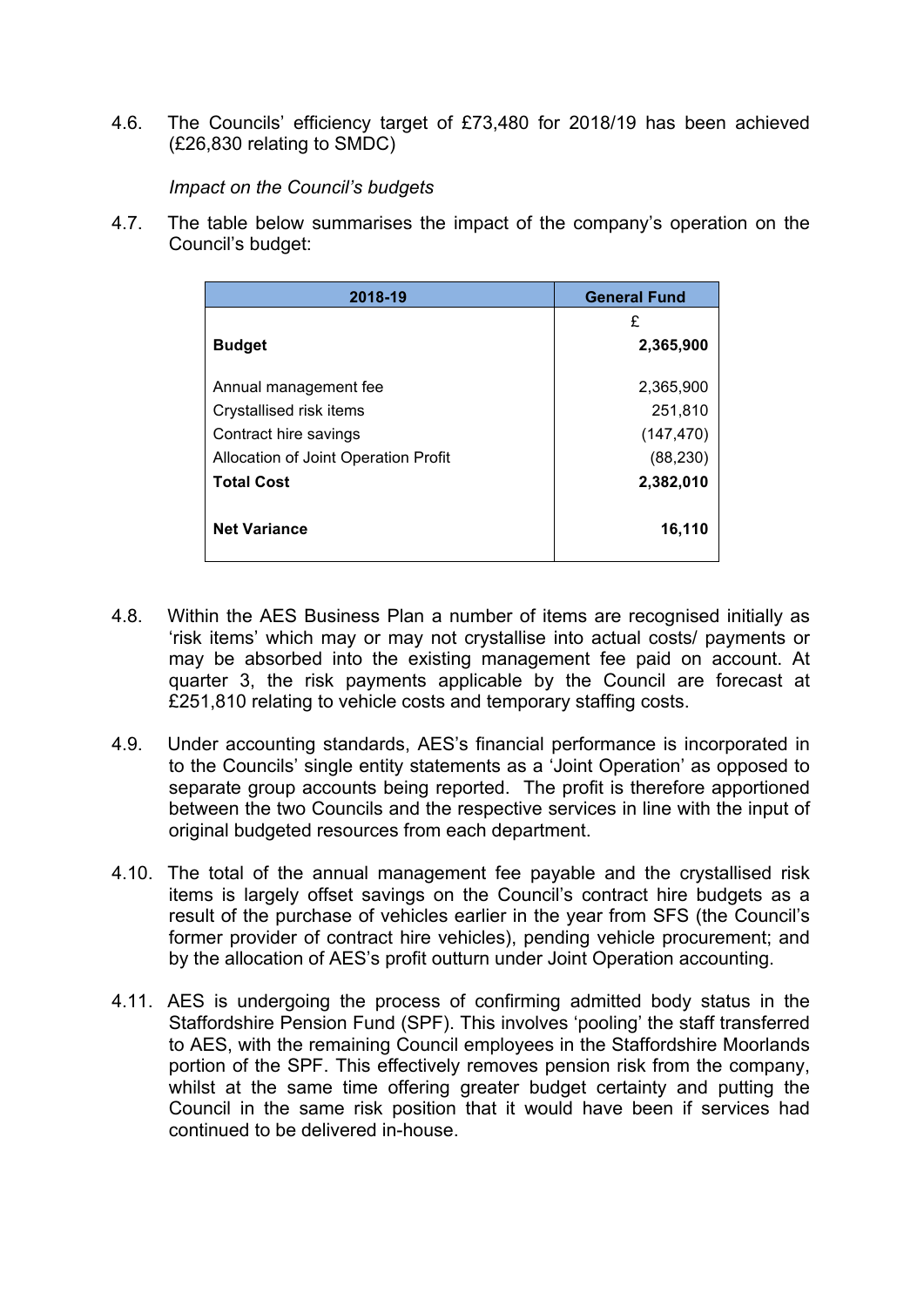# **5. Capital Programme**

- 5.1. This section of the report provides an update on the Council's Capital Programme.
- 5.2. The table below shows a high level (service) summary of the General Fund Capital Programme position at 31st December 2018. Further detail – on a scheme by scheme basis – is contained in Annex A:

| <b>Service</b>                | 2018/19<br><b>Approved</b><br><b>Budget</b> | Q <sub>3</sub><br><b>Changes</b> | 2018/19<br><b>Revised</b><br><b>Budget</b> | <b>Expected</b><br><b>Outturn</b><br>2018/19 | <b>Expected</b><br><b>Variance</b><br>2018/19 |
|-------------------------------|---------------------------------------------|----------------------------------|--------------------------------------------|----------------------------------------------|-----------------------------------------------|
|                               | £                                           | £                                | £                                          | £                                            | £                                             |
| <b>Housing Standards</b>      | 1,241,650                                   | 237,410                          | 1,479,060                                  | 1,161,650                                    | (317, 410)                                    |
| <b>Property Services</b>      | 1,853,440                                   | 50,000                           | 1,903,440                                  | 483,750                                      | (1,419,690)                                   |
| <b>ICT</b>                    | 19,390                                      |                                  | 19,390                                     |                                              | (19, 390)                                     |
| Fleet Management              | 2,084,890                                   |                                  | 2,084,890                                  | 1,346,300                                    | (738, 590)                                    |
| Regeneration                  | 105,520                                     | (50,000)                         | 55,520                                     | 30,000                                       | (25, 520)                                     |
| Horticulture                  | 550,000                                     | 20,000                           | 570,000                                    | 570,000                                      |                                               |
|                               | 5,854,890                                   | 257,410                          | 6,112,300                                  | 3,591,700                                    | (2,520,600)                                   |
| <b>External Contributions</b> | 1,238,390                                   | 287,410                          | 1,525,800                                  | 1,211,000                                    | (314, 800)                                    |
| <b>Capital Receipts</b>       | 18,000                                      |                                  | 18,000                                     |                                              | (18,000)                                      |
| <b>Capital Reserves</b>       | 419,940                                     |                                  | 419,940                                    | 392,570                                      | (27, 370)                                     |
| <b>General Fund Reserves</b>  | 953,740                                     |                                  | 953,740                                    | 953,730                                      | (10)                                          |
| Planning obligations          | 114,000                                     |                                  | 114,000                                    | 135,690                                      | 21,690                                        |
| Borrowing                     | 3,110,820                                   | (30,000)                         | 3,080,820                                  | 898,710                                      | (2, 182, 110)                                 |
|                               | 5,854,890                                   | 257,410                          | 6,112,300                                  | 3,591,700                                    | (2,520,600)                                   |

- 5.3. The 2018/19 General Fund Capital Budget, as updated and approved by the Cabinet on 4th December 2018 was set at £5,854,890. During the third quarter budget increases of £257,410 have been included; resulting in a revised 2018-19 budget of £6,112,300
- 5.4. The changes made to the programme in quarter three are listed below:
	- Brough Park New Skate Park **Increased budget** £20,000 Following a successful bid to Sport England, funding has been secured towards the cost of the skate park including provision of floodlights; subject to planning permissions the lights are expected to be installed March 2019.
	- Disabled Facilities Grants (DFGs) **Increased budget** £237,410 the level of funds awarded by Central Government to support the grants programme was higher than anticipated (however, this funding is not expected to be utilised in the current year – see below).
	- Butter Market refurbishment & enhancement a budget transfer of £50,000 has been made between Regeneration and Property Services to amalgamate the capital funds available for works at the Butter Market.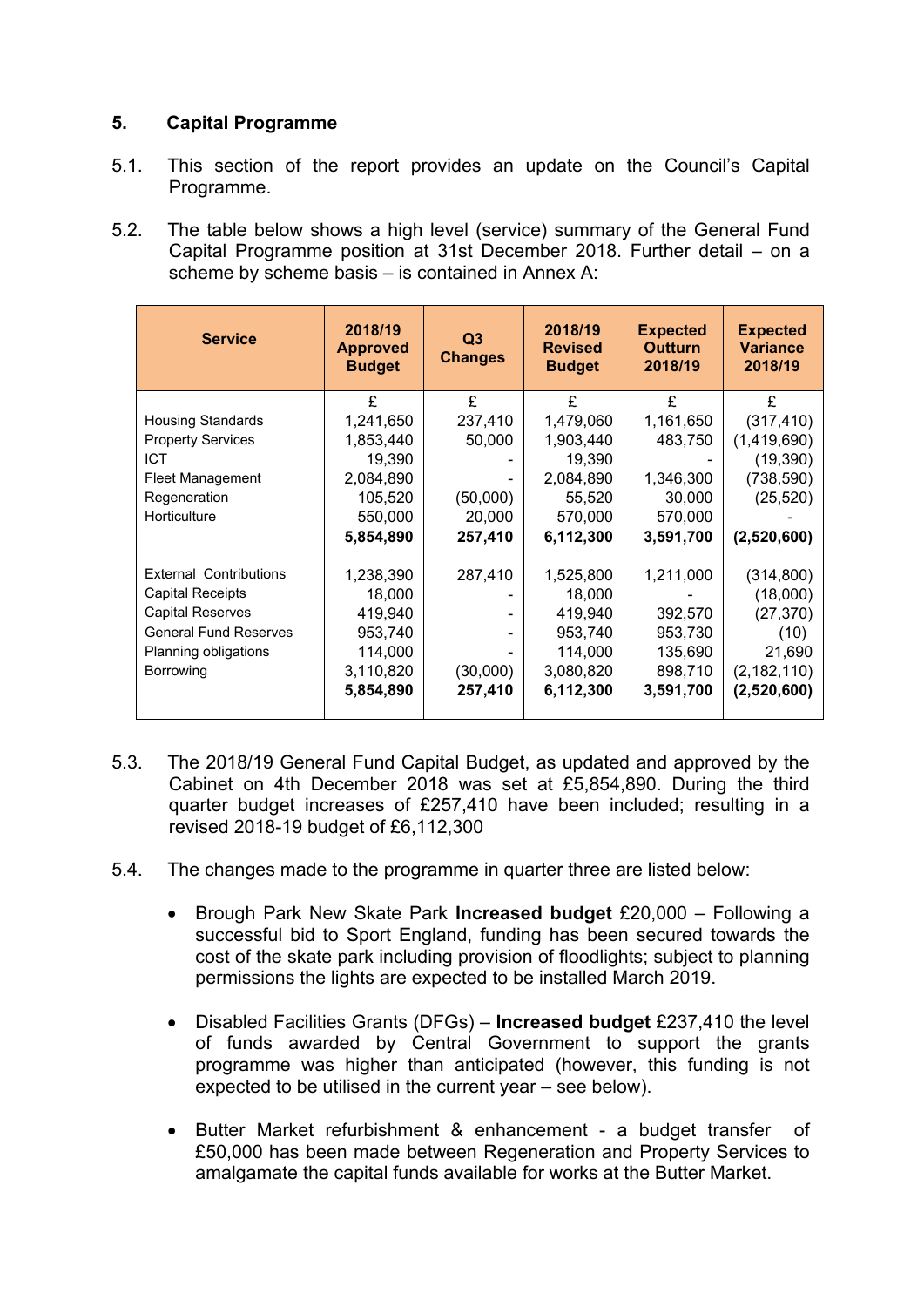- 5.5. There are three significant capital programme variances to report at this stage:
	- Housing (£317,410 underspend) Disabled Facilities Grant (DFGs); this is the first year of new home improvement agency arrangements, because of current demand and changes to the delivery of DFGs during this transitional year, it is unlikely that the existing funds will be required to deliver the mandatory grants programme.
	- Property (£1,419,690 underspend) A number of projects have been reprofiled into future years following the on-going review and prioritisation of works contained within the Asset Management Plan
	- Other Fleet Management (£738,590 underspend); following transfer of the waste collection service to Alliance Environmental Services (AES), new fleet management arrangements have been agreed. Existing contract hire agreements have been terminated and vehicles have been directly purchased. The underspend reflects the revised timing of acquisitions of further fleet vehicles which will now take place in 2019/20
- 5.6 Consequently, capital funding which will be applied to the 2018/19 capital programme is lower than forecast, reflecting the revised timing of capital spend.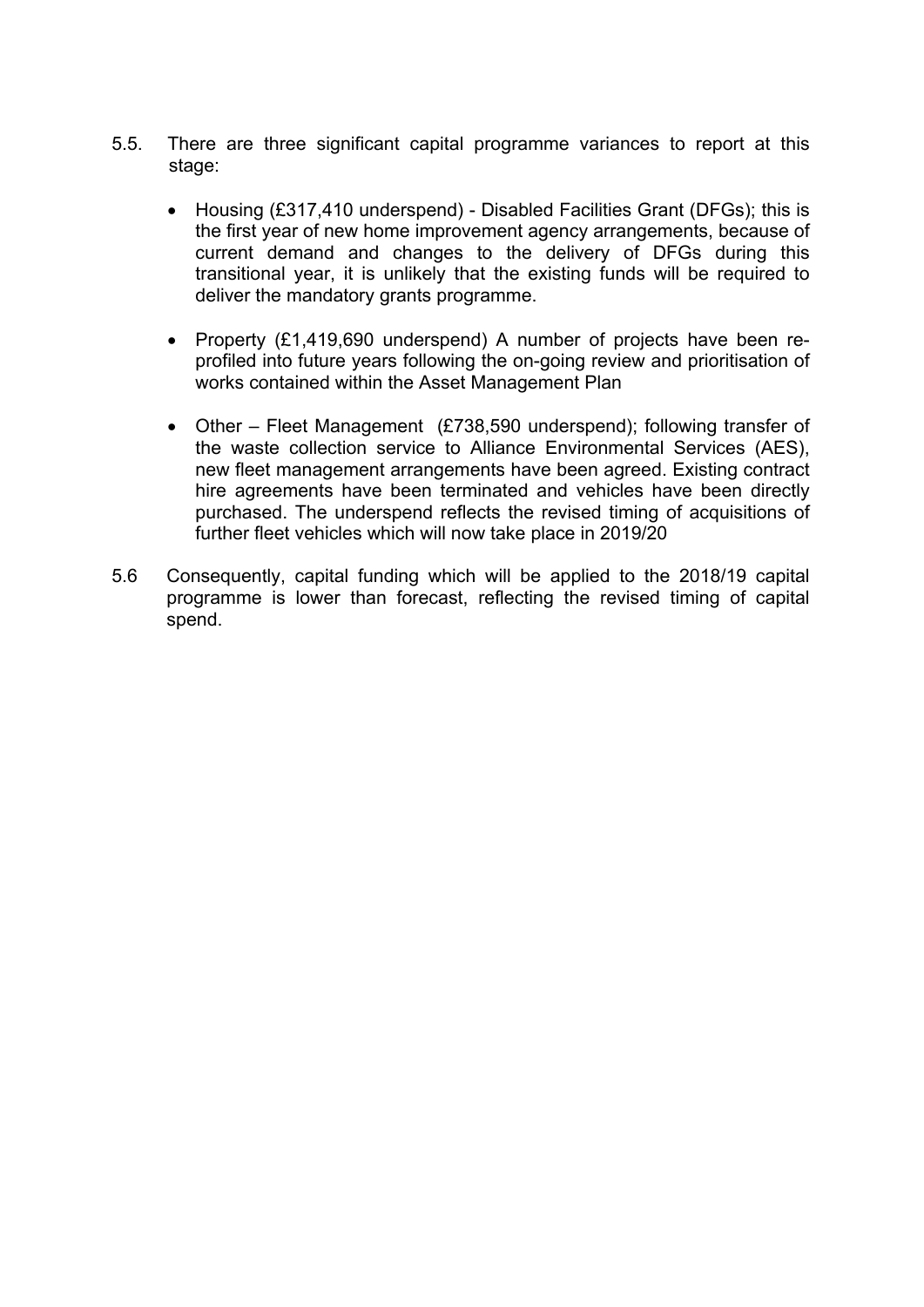#### **6. Treasury Management**

6.1. This section of the report sets out the key treasury management statistics in relation to the Council's investments and borrowings. This report comprises a high level treasury management summary. The Audit and Accounts Committee receives detailed operational updates on treasury management.

#### *Investments*

- 6.2. Cash Investments held on the 31st December 2018 totalled £6.8 million. Interest earned on these investments by the end of quarter 3 totalled £40,430 and the average level of funds available for investment was £8.5million.
- 6.3. The Council has budgeted to receive £73,590 in investment income in 2018/19. A shortfall of £10,000 is anticipated against this budget due to increased internal borrowing which reduces the level of funds available for investment.

# *Ascent Joint Venture*

- 6.4. Ascent (the joint venture company set up to deliver affordable housing across the District) had drawn the full £5 million debenture facility by the end of 2014/15. Interest is charged at 2%, therefore the budgeted interest income for the year is £100,000; this is on target.
- 6.5. The balance on the £20 million loan facility to Ascent remains at £14 million. There have been no further drawdowns of the loan since the 2015/16 year. Interest charged is based on the 5 year PWLB rate on the date of the drawdown plus a 1.25% risk premium. The refinanced tranche 1 of £7 million matured in October 2018 and was rolled again for a short period pending the outcome of the Ascent LLP business plan review at a rate of 3.05% (previously 2.61%). A small shortfall of £6,500 is currently forecast against the income budget of £446,690.

# *Borrowing*

- 6.6. Total debt outstanding as at 31st December 2018 totalled £7 million; this funds the Ascent Loan. No new borrowing has taken place, however £5 million loans matured in October and November 2018, which have not yet been refinanced.
- 6.7. The Council has budgeted to incur £272,760 in interest charges in 2018/19. This was based on externally funding the full existing Ascent loan balance of £1 4million and a £2.2 million general fund borrowing requirement in the current year capital programme. £7m of the Ascent loan is internally funded at the end of quarter 3. Therefore, a saving of £67,000 is forecast against the budget relating to internal funding and some reprofiling of the capital programme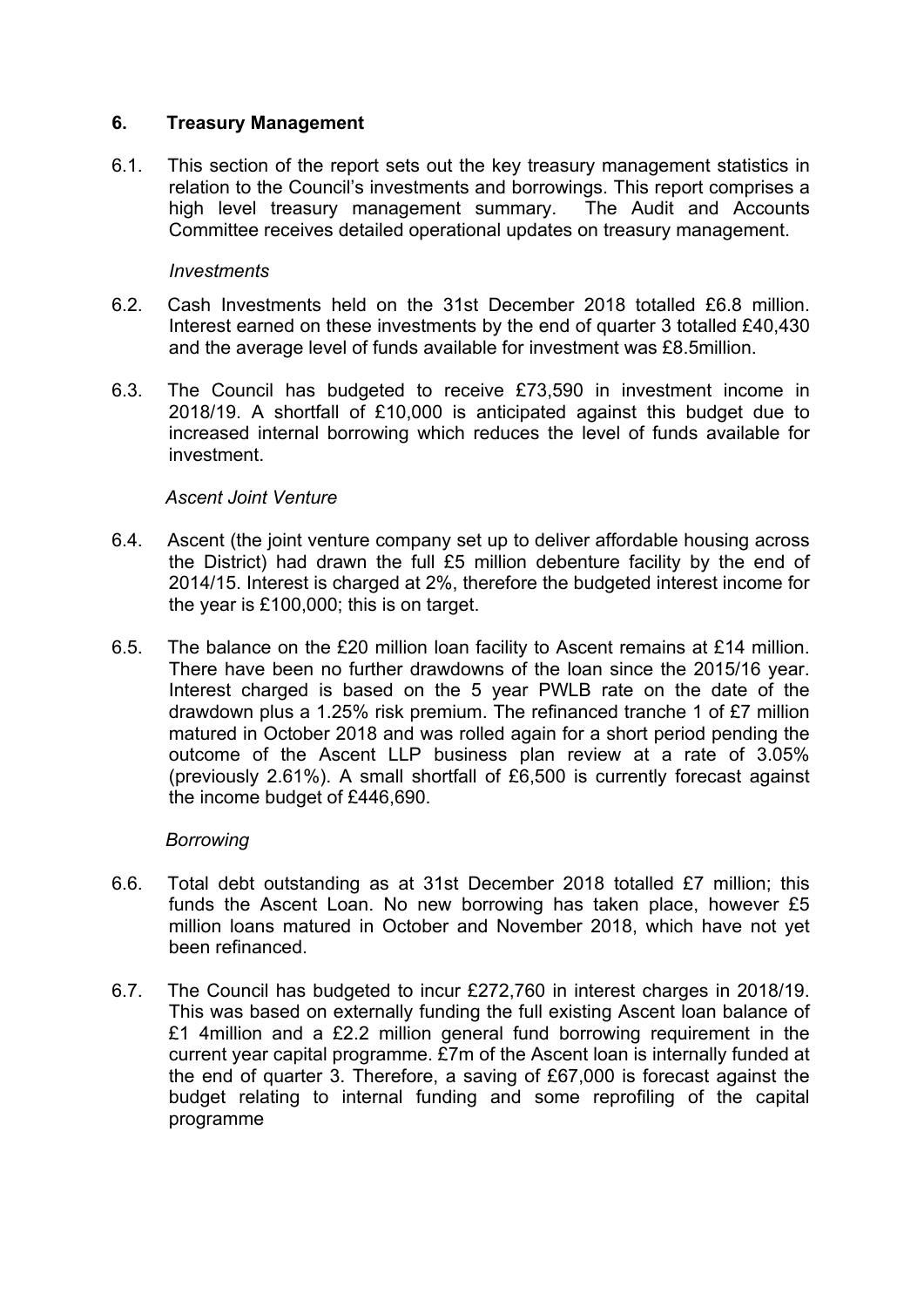6.8. The treasury team continues to monitor opportunities for new borrowing during the year considering the actual borrowing requirement and the cost of carry of any borrowings taken.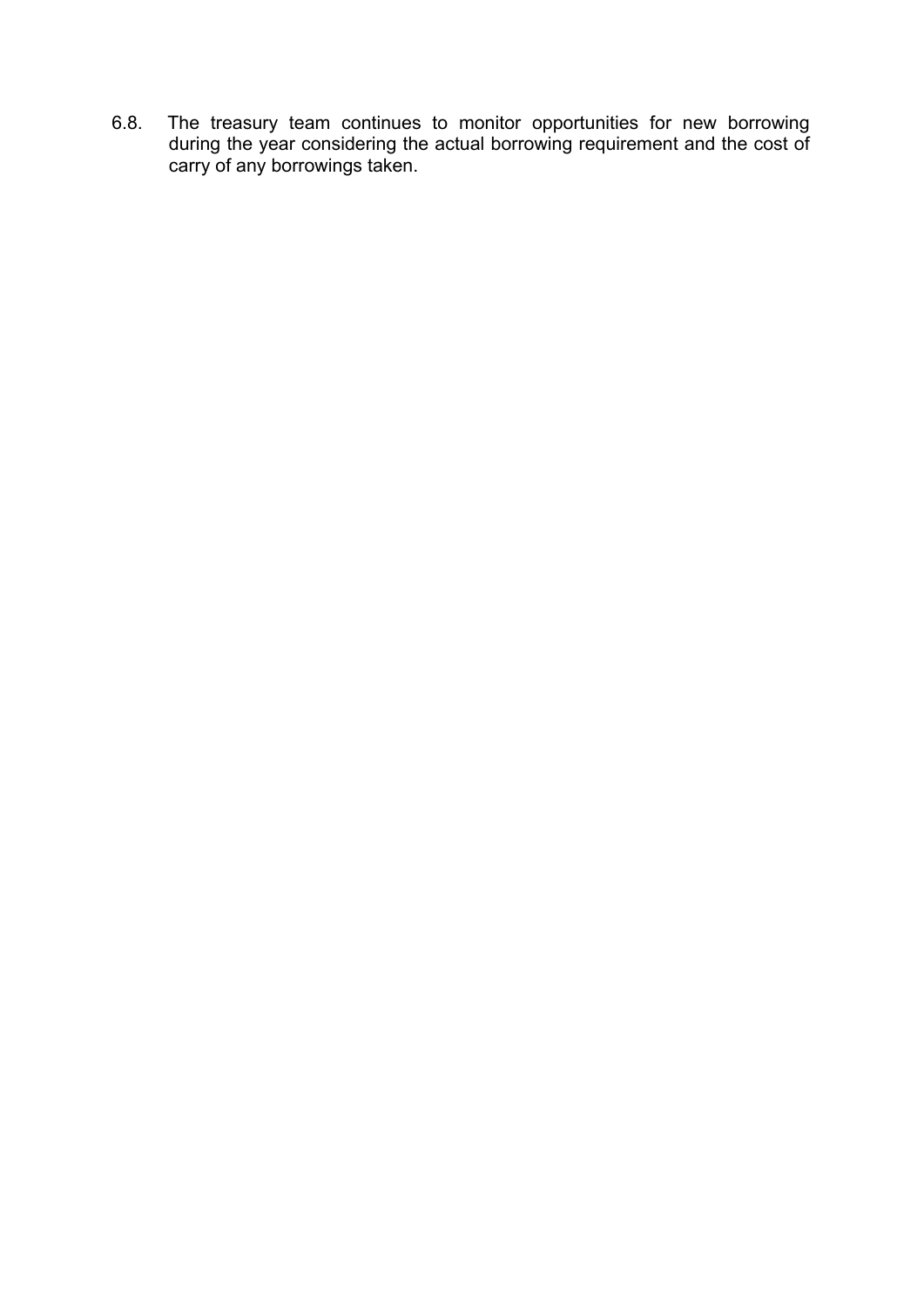# **7. Revenue Collection**

- 7.1. This section of the report details progress to date in collecting the Council Tax, Business Rates and Sundry Debt.
- 7.2. The Q3 collection rate outturn for the year 2018/19 was as follows:
	- Council Tax  $-$  84.3% of Council Tax was collected by 31<sup>st</sup> December 2018, compared to 84.5% for the same period last year.
	- **•** Business Rates 80.9% of Business Rates was collected by  $31^{st}$ December 2018, compared with 81.7% for the same period last year.
- 7.3. At the end of Quarter Three the value of sundry debt that was over 60 days old was £133,452 which compares with £105,034 at 31st December 2017. The current year figure included two invoices for a single customer totalling £57,000 which were paid within 10 days of the quarter end date.